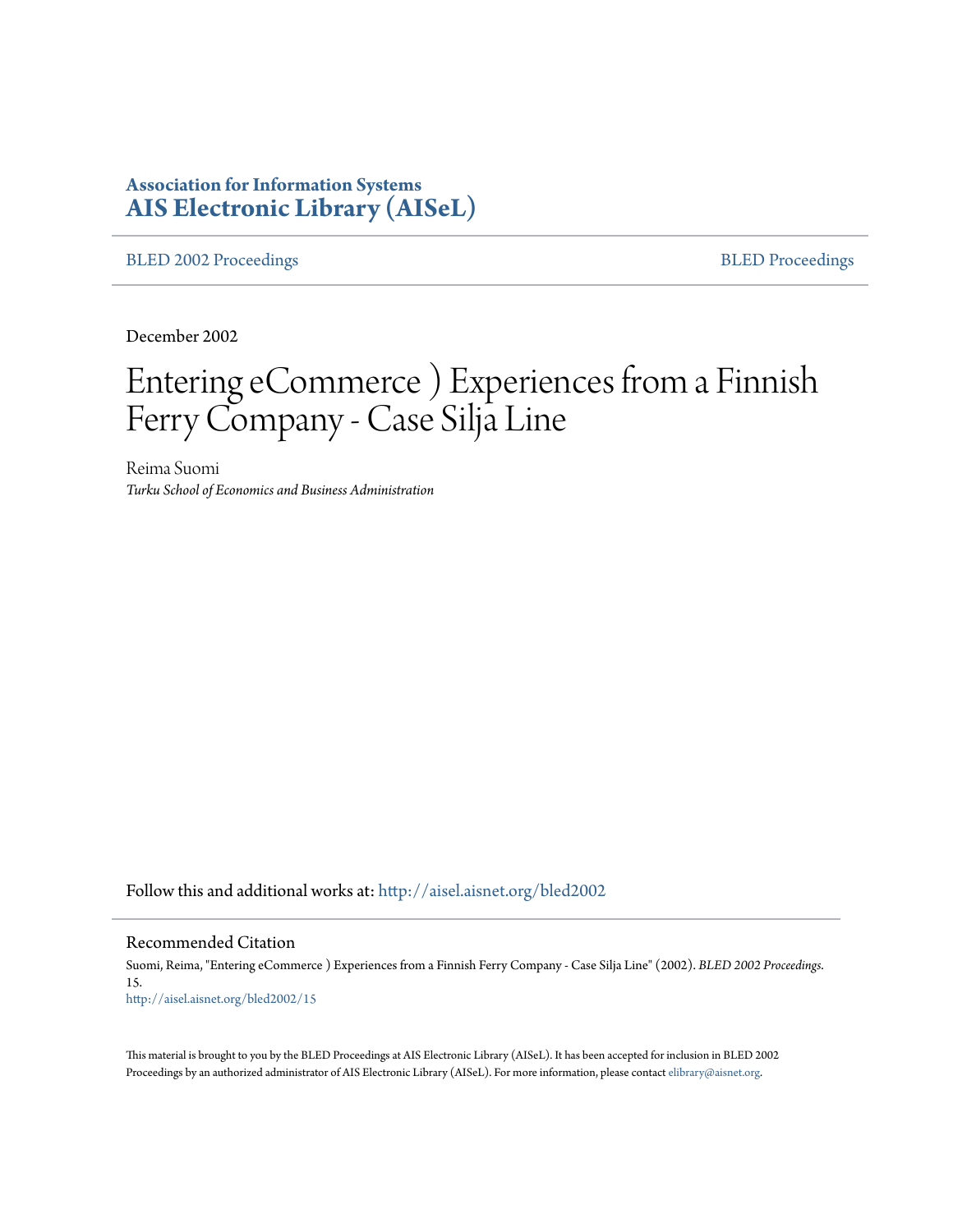# **15th Bled Electronic Commerce Conference eReality: Constructing the eEconomy**

Bled, Slovenia, June 17 - 19, 2002

# **Entering eCommerce – Experiences from a Finnish Ferry Company - Case Silja Line**

# **Reima Suomi**

Turku School of Economics and Business Administration, Finland Reima.Suomi@tukkk.fi

# **Abstract**

*The period around millennium-change has seen the boom of different e-commerce solutions and initiatives. First dedicated new economy companies (the so-called dotcom-companies) seemed to rob the market, but little by little established oldeconomy companies have taken a more dominating role in the market. This study follows the early months of development of the interactive reservation system for Silja Line Ltd., a Finnish ferry company operating at the Baltic. Silja competes for the market leader position in its market with Viking Line, but the market has too several other players. The article reviews literature on the early phases development of e-commerce sites, and reflects Silja's developments against those in the literature. Based on Silja's experiences, the article gives recommendations for entrants to e-commerce business. Especially the article is valid for builders of electronic reservation systems, but tries to extract general knowledge applicable in the first stages of any e-commerce site. The author has had a consulting role at the development of the e-commerce application for Silja. Research method can so be called action research. The article gives an integrated picture of the decision-flow about e-commerce in Silja, and documents the outcomes of these decisions.* 

# **1. Introduction**

Commerce is fast moving to Internet. Of the speed we have different statistics, but the trend is clear. Business-to-business e-commerce is growing fastest, but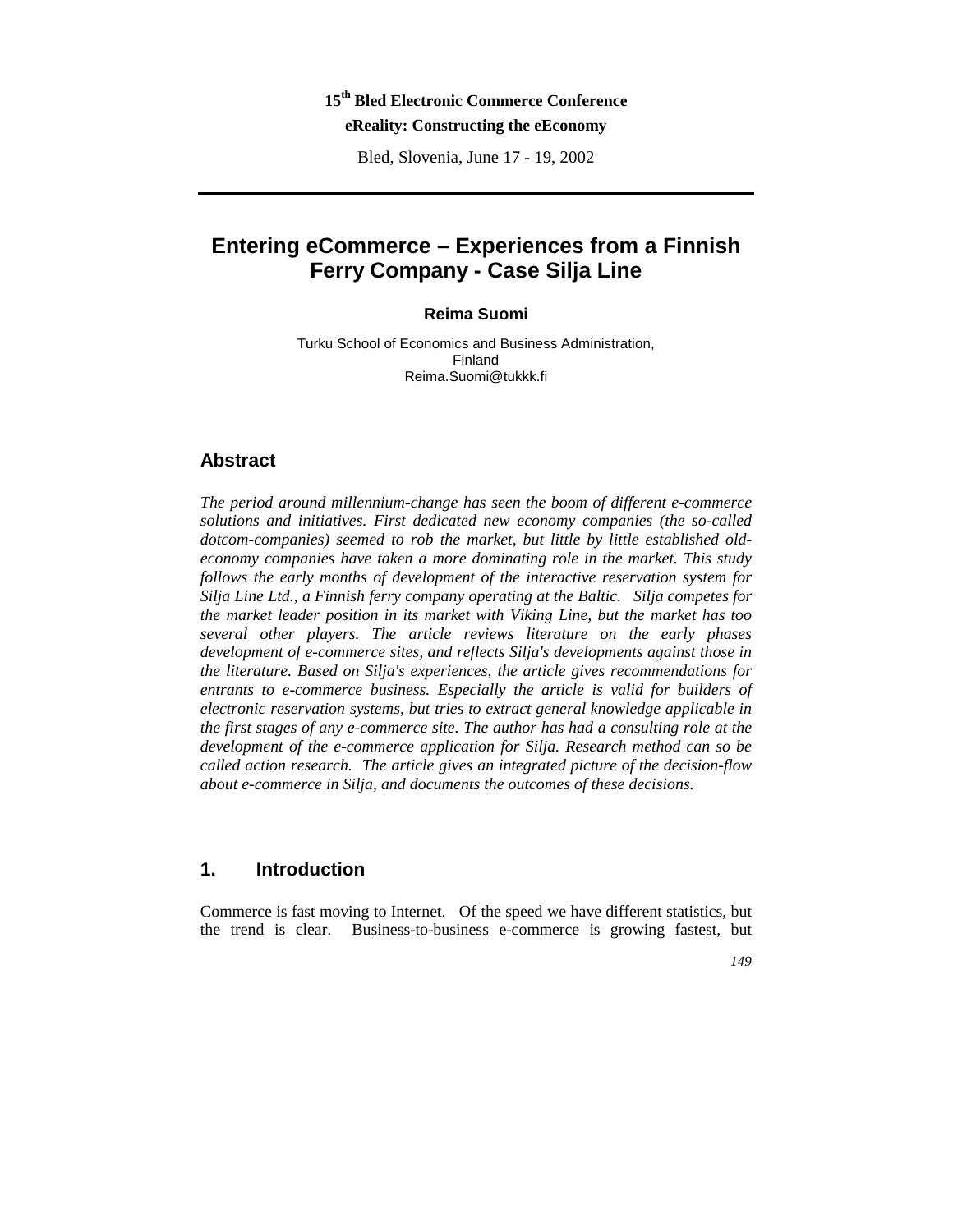applications of Business-to-customer e-commerce are too finding foothold. Hardly anywhere do two principal growth trends meet so clearly as in the area of electronic commerce in tourism*.* Tourism is one of the fastest growing industries in the world, but it is too confronted with high pressures: Among other things, the planning of door-to-door journeys should be made easier, waits in transit should be eliminated, taking accompanying goods or baggage should be made easier, and making payments slicker. The technology is now mature enough to offer exciting benefits to passengers throughout their journey. The benefits for sellers may to be important ones. Take an example from e-commerce promises for the airlines: "*For the airlines, this will also reduce the 20 to 25 per cent overhead on cost of ticket distribution. The net impact on the economic result will be significant*" (Rae, 1998)

A key technology even for tourism is the Internet, which is placing power into the hands of the individual consumer by enabling specific travel requirements to be matched against a wide choice of supply options. More responsive operational management can now tailor travel offerings individually to these needs, too. Together, these herald an era of delivering 'unique products to unique customers' (Rae, 1998). Through Internet, electronic contacting can happen through wwwapplications, e-mail or different file transfer arrangements, just to give a few examples. More traditional forms of electronic communication, say airline and other computer-based reservation systems, as well as the total field of electronic payment systems belong to this field too.

Described with some important expressions, the world's travel industry is huge, growing, and rapidly changing. Currently estimated at \$3.1 trillion, it is forecast to grow to \$7.1 trillion by the year 2007. Change is being driven both by the shifting expectations of the traveler, and by pro-active industry initiatives. Increasingly these are both being shaped by innovations in technology. Change is occurring in four key areas (Rae, 1998)

- Individual consumer power
- Operational optimization processes
- End to end journey management
- Improvements to the travel experience.

The world economy has changed after the latest economical depression that appeared during the change of this decade. Before it there was a significant boom in tourism (like in world economy generally). The boom materialized itself in both leisure and working segments. People had money to travel for vacations and successful trade required businessmen and –women to travel both overseas and domestically. At the end of last decade the situation changed significantly. The reduction of passenger miles was not epochal, but similar to the sequences of the Oil Crisis in the 70s, the structure of traveling and its arrangements came to a big turn. The trend was again towards less departures and bigger transport units.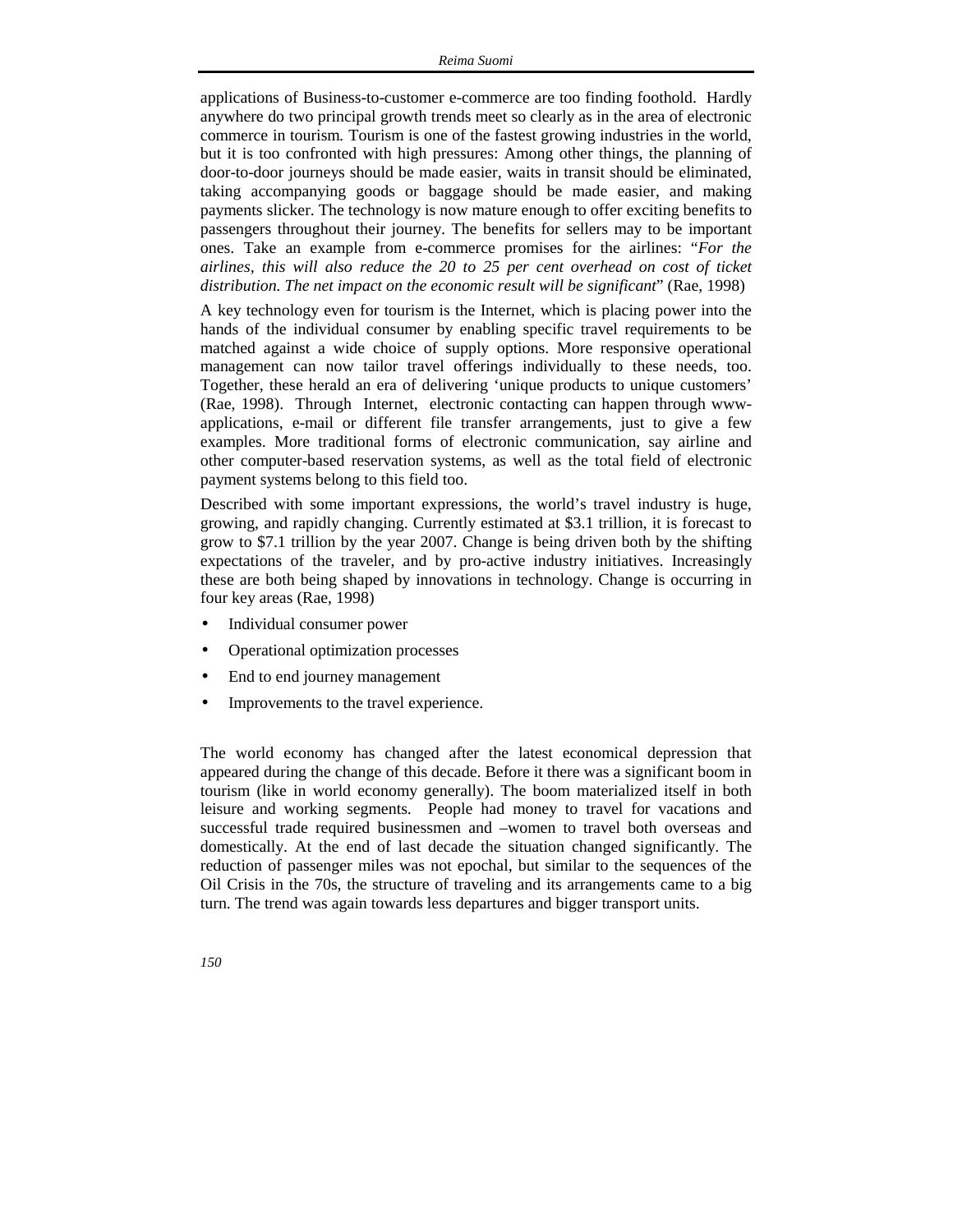Electronic commerce and tourism support each other through many effects. The first type of effect is what we call a "market effect". Time and money saved through the use of electronic commerce can be used for tourism purposes, as we look at the leisure part of the industry. At the side of this effect we can too see a "competitive effect". Electronic means of communication compete with actual physical traveling.

One important issue is that the services sold in tourism consist very much of information, though physical goods and especially physical transfer services are too of key importance. We arrive to a complicated logistics area, where effective information flows supporting physical flows are of key importance.

Our reseach question in this article is:

Which are the critical issues to be taken into account when establishing an electronic commerce offering?

After studying the issue on the basis of the current literature, we draw conclusions on the same question based on a real project followed up in action research setting in Silja Line Ltd, a Finnish ferry company.

Methodologically, our study is action research, which is characterized through the following (Hult & Lennung, 1980): "*Action research simultaneously assists in practical problem-solving and expands scientific knowledge as well as enhances the competence of the respective actors being performed collaboratively in an immediate situation using data feedback in a cyclical process aiming at an*  increased understanding of the totality of a given social situation primarily *applicable for the understanding of change processes in social systems undertaken within a mutually acceptable ethical framework".* In our research setting, the researcher worked as an external participant in a project group developing the ecommerce application. Work was directed after immediate feedback from the rest of the organization. Mutual adjustment was necessary: both the researcher and Silja had to adjust their goals for the project in order to arrive at a collaborative setting. Focus was on the social systems and social interaction processes with the customers and within Silja, while the technical solutions were given some but less attention. From the very beginning it was clear for all that the project should too be documented in scientific terms and concepts. For the researcher, as well as for Silja, learning and increased competences were an important outcome of the project.

# **2. Established Knowledge on the Establishment of New www-Sites for Electronic Commerce**

Currently, literature on electronic markets is booming. Here we limit our focus on trying to extract 10 basic guidelines for the start-ups in electronic commerce as stated in the literature. They are summarized in Table 1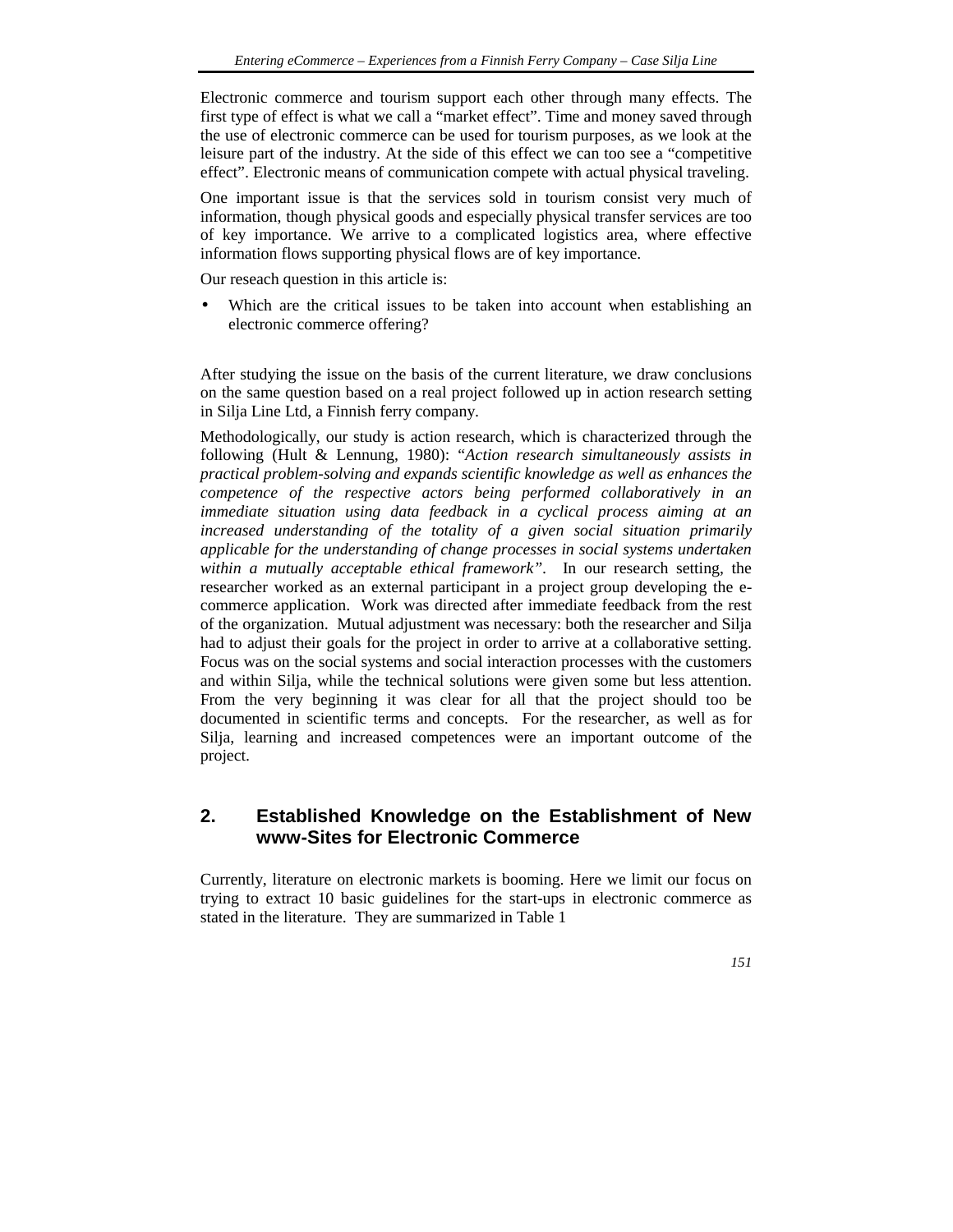| Offer complete product packages for sale                                                            |  |  |  |  |  |
|-----------------------------------------------------------------------------------------------------|--|--|--|--|--|
| (Bakos, 1998); (Slywotzky, 2000); (Grover & Ramanlal, 1999).                                        |  |  |  |  |  |
| Build customer trust                                                                                |  |  |  |  |  |
| (Friedman, Kahn, & Howe, 2000); (Schoder & Yin, 2000); (Rose, 2000).                                |  |  |  |  |  |
| Build a user community                                                                              |  |  |  |  |  |
| (Stauss, Chojnacki, Decker, & Hoffmann, 2001); (Rheingold, 1994);<br>(Payton & Brennan, 1999).      |  |  |  |  |  |
| Provide contact points                                                                              |  |  |  |  |  |
| (Olson & Olson, 2000).                                                                              |  |  |  |  |  |
| Keep the customer alert and informed                                                                |  |  |  |  |  |
| (Olson & Olson, 2000).                                                                              |  |  |  |  |  |
| Update the site constantly                                                                          |  |  |  |  |  |
| (Huang, 2000).                                                                                      |  |  |  |  |  |
| Appreciate customer loyalty                                                                         |  |  |  |  |  |
| (Atkins, 1998); (Prahalad & Ramaswamy, 2000).                                                       |  |  |  |  |  |
| Focus on user interface design                                                                      |  |  |  |  |  |
| (Huang, 2000).                                                                                      |  |  |  |  |  |
| <b>Establish security</b>                                                                           |  |  |  |  |  |
| (Jones, Wilikens, Morris, & Masera, 2000)                                                           |  |  |  |  |  |
| Establish entry point to your site                                                                  |  |  |  |  |  |
| (Aaker & Joachimsthaler, 2000; Joachimsthaler & Aaker, 1997); (Carr,<br>2000; Grover & Yeng, 2001). |  |  |  |  |  |
| Consider and avoid channel conflict                                                                 |  |  |  |  |  |
| (Andaleeb, 1996); (Weiss & Kurland 1997); (Cordell, 1994).                                          |  |  |  |  |  |

*Table 1: Guidance for e-Commerce from Current e-Commerce Literature* 

In the electronic commerce environment, the customer should not be offered just what he/she seems to look for at the fist place. The customers must be offered supplementary products and complete personalized product packages. As Bakos (1998) puts it: "*The ultimate objective is to provide customized services according to individual preferences, whether expressed of inferred. Increased selling effectiveness comes from being able to design appropriate products to address the needs of individual consumers, and then being able to identify the moment when a customer's purchasing decision is most likely to occur…".* The customers must be able to specify the product they want by themselves, even in the case of traditional physical product offerings. Slywotzky (2000) introduces the concept of "Choiceboard" as a metaphor for platform for the production of personalized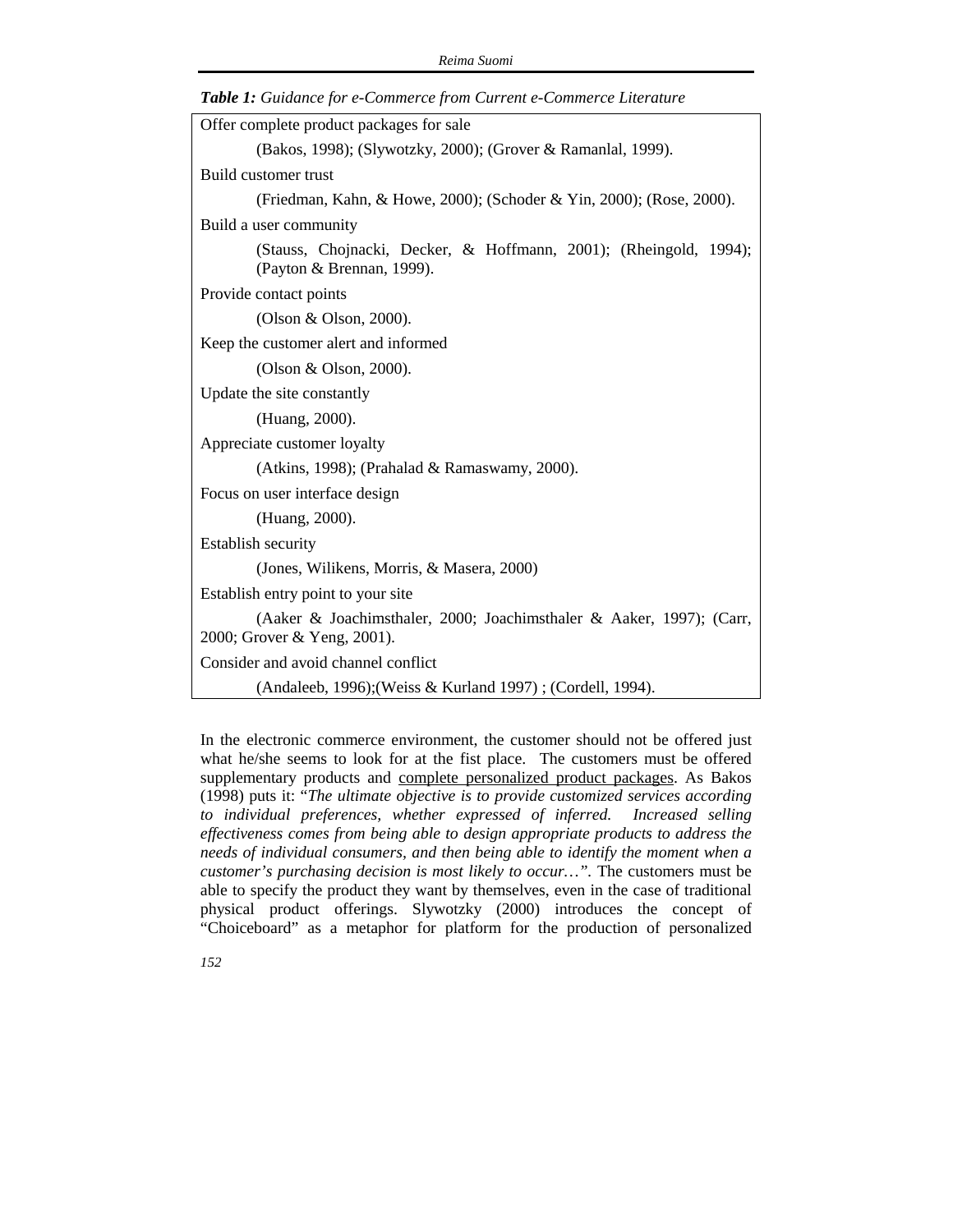service and product offerings. There is too profound discussion on whether product customisation will more benefit buyers or sellers (Grover & Ramanlal, 1999). In principle customers might want tailored products, but tailoring them too much makes product and price comparisons impossible, as has been the case for example in airline fares (Dennett, Ineson, Stone, & Colgate, 2000). The presence of too many choices can lead to confusion and frustration, it also leads to greater transaction costs, which could potentially deter people that are not very savvy using technology or people that are not patient enough.

Customer trust is an absolute necessity for successful e-commerce (Friedman et al., 2000); (Schoder & Yin, 2000). Basic properties of a secure transaction are that the ordered products and services will come as ordered, and that the payment happens in an ordinary way. For example, credit card data must not be used for other purposes, and the credit card data must run over secured connections. One important element in trust is that the customers feel that data on their buying behaviour must not be distributed without their consent. Electronic commerce companies must assure customers their privacy in this respect (Rose, 2000) in order to maintain trust.

Building a user community will greatly expand the possibilities for successful ecommerce. User communities have several beneficial characteristics (Stauss et al., 2001). Through virtual communities customers can discuss product offerings with each other, and the customers can see that even other people trust the service offering. Virtual communities of course do not exist just for the purposes of joining customers of electronic commerce. "*Virtual Communities are social aggregations that emerge from the Net when enough people carry on public discussions long enough, with sufficient human feeling, to form webs of personal relationships in cyberspace"*(Rheingold, 1994). The importance of user communities is too well understood for example in health care (Payton & Brennan, 1999). User communities will exchange ideas and experiences over products and services, and satisfied customers will pull more customers to the products and services.

One part in the security feeling of customers is that they have contact points to real people if needed, and too through other media than the web. "*Today, we are seeing "reintermediation", or the reintroduction of people to online interaction to link sources and services*"(Olson & Olson, 2000).

Keeping the customer informed and alert of the proceeding of his/her transaction is of immense importance. Technologies like email can help foster trust by responding to request in a timely manner (showing attention) (Olson & Olson, 2000). If the customer contact is not maintained all the time, the customer will lose the sense of activity and feel disappointed.

Visiting a www-site must be rewarding. The user must have access to true and recent information, and expects to find the newest information from the www-site. The user must be able to conduct the transactions he or she wants through the wwwsite. For example, all the product and service offerings marketed through other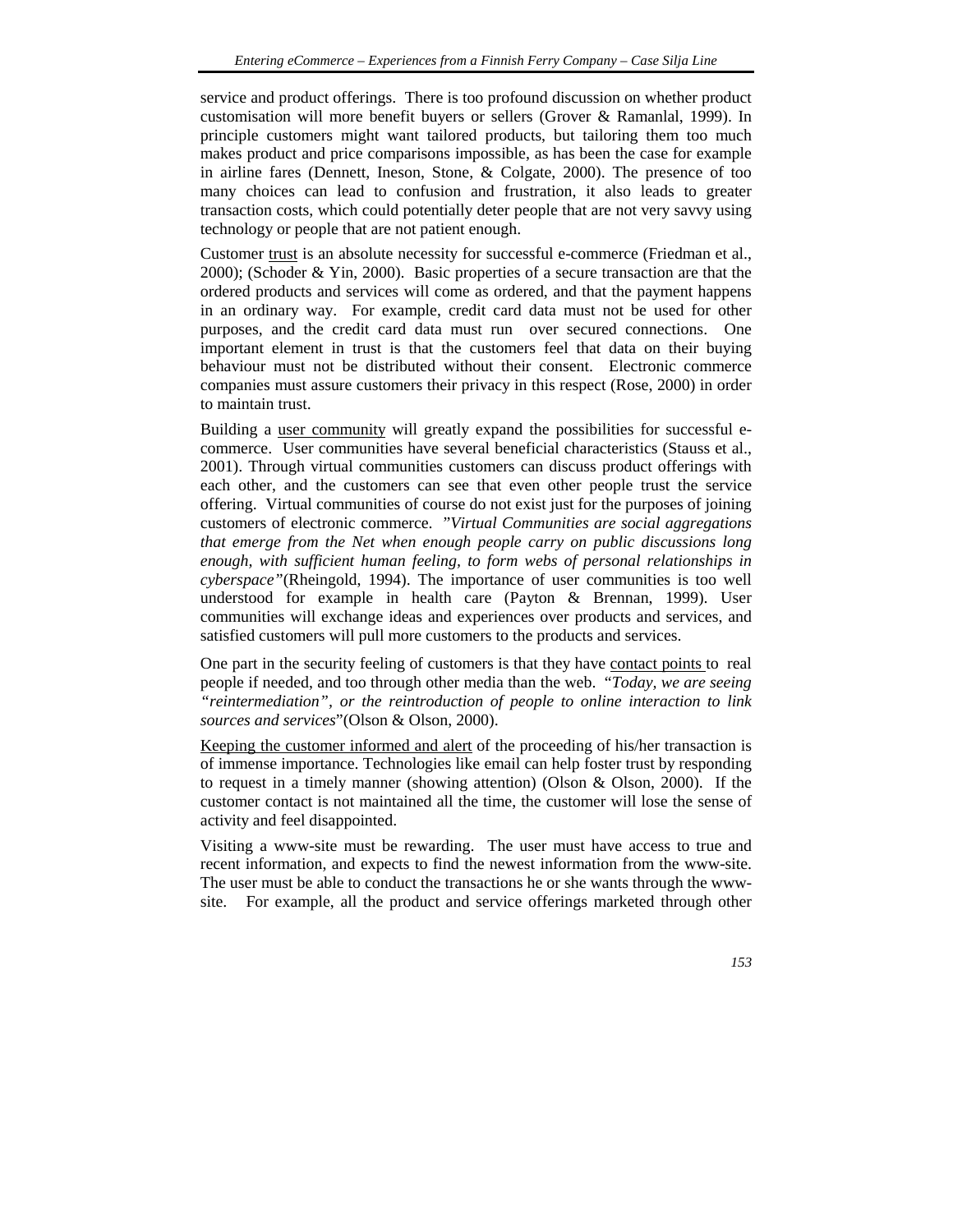channels must be available at the www-site too. That's why it is important that the contents are up-to-date and updated constantly (Huang, 2000).

Customers must be rewarded for their <u>loyalty</u> to a www-site. Different regular customer programmes serve this goal. (Atkins, 1998) introduces the concept of "appropriability: "*Appropriability refers to the ability of different stakeholders to retain for themselves the financial benefits that arise through the exploitation of an innovation*". In other words, the benefits from e-commerce must too touch upon the customers in lower prices and transaction costs. Giving attention to the customer is too important: "*Engaging in dialogue with a diverse and evolving customer base in multiple channels will place a high premium on organizational flexibility*" (Prahalad & Ramaswamy, 2000).

User interface design is of primary importance even in electronic commerce, since the customers can always turn to other sites if the user interface is not feasible. Building a www-site is a compromise between simplicity and robustness leading to complexity (Huang, 2000). According to her, in some cases "*to design virtual shopping environments that are perceived as complex, large-scale and crowded is to promote the image of leading-edge corporations*."

Security is a key concern for the customer and the seller as well. The standards and norms for secure www-sites are quite established ones, but however the customer feelings about the security must not always be correlated to the absolute level of security: the customer can feel that an insecure site is secure and vice versa. The customer must have a feel of privacy, and feel absolutely safe that his or her money will not be lost in the transaction. A cry for absolute security would anyway be naive. As (Jones et al., 2000) state: "*Requirements concerning security, reliability, and availability must be made by trading off costs and benefits and identifying acceptable levels of risk".*

Only very strong brands enjoy a constant flow of customers without massive marketing (Aaker & Joachimsthaler, 2000; Joachimsthaler & Aaker, 1997). Others will have to cater for entry points and gateways to their www-sites. Positioning the e-commerce site to portals and other www-sites is of immense importance (Carr, 2000; Grover & Yeng, 2001).

Especially for industries that are very dependent on external agents and retailers, the issue of channel conflict can be of major importance (Andaleeb, 1996; Weiss & Kurland, 1997). The usual consideration is, that if the producer of the goods or services itself enters retail activities, the current external marketing channels would suffer and not like the situation. Especially important these considerations have come now during the Internet era (Cordell, 1994). In tourism, travel agents are a powerful market force, and keeping them satisfied for any company in travel business is of key importance.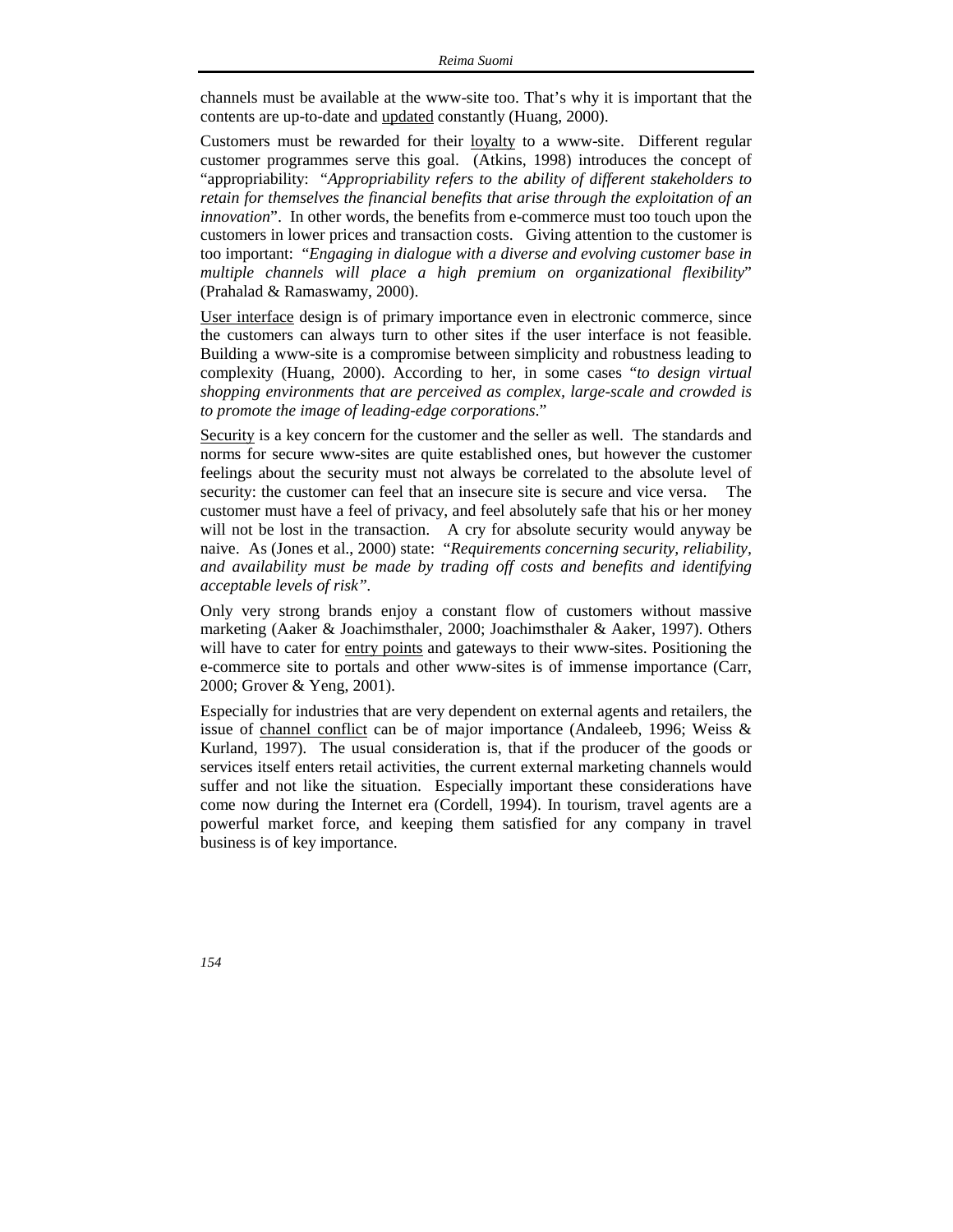# **3. The Case Silja Line Ltd**

# *3.1 The Finnish Ferry Market*

There are ferry connections from Finland to Stockholm or Kapellskär, Sweden, to Umeå, Sweden, to Tallinn, Estonia and to Rostock, Germany. In addition, casual cruises to Riga, Latvia, are organized. The market leaders are Silja Line, and Viking Line, that both are about equally big, and have a tight competence for the market leader position. In addition, some 10 smaller companies located in Estonia, Stockholm and Åland run shorter routes, such as from Maarianhamina/Åland to Stockholm and between Helsinki and Tallinn. A new entrant is the Greek-owned Superfast Ferries, that runs two ferries from Hanko to Rostock. In addition, there are many freight ships that too carry passengers from Helsinki to Germany. In mainland Finland, traffic is concentrated to Helsinki and Turku, with Vaasa too having daily connections to Sundsvall. The Åland Islands enjoy the stop of all ferries, as this grants the ship a possibility to sell tax-free products. Stops in Åland are Maarianhamina and Långnäs.

The industry has long traditions and is proud of the continued operations in the harsh Nordic environment. However, the market is not growing. Main route income is typically shared between three sources: passenger ticket income, sales on the ship, and freight income. Viking Line has constantly made profit, but Silja has behind it many years of losses. The smaller competitors would not carry very many loss years. As a consequence of the keen competition, long-term investments are down: for 15 years the market leaders Silja and Viking have not ordered new ships, mainly because these big investments might be too risky for them to carry. In addition, a constant discussion about putting the ships under foreign flags is running. With this threat, the ferry companies have managed to gain small subsidiaries from the Swedish and Finnish states.

# *3.2 Silja Line Ltd*

Silja Line (Later shortly Silja) operates six passenger ships with car-carrying capabilities. The concept of combination tonnage, with passenger cabins, public areas and car decks on the same keel, is the kernel of the business idea. The key financial figures for Silja Line for the last five years are in Table 1.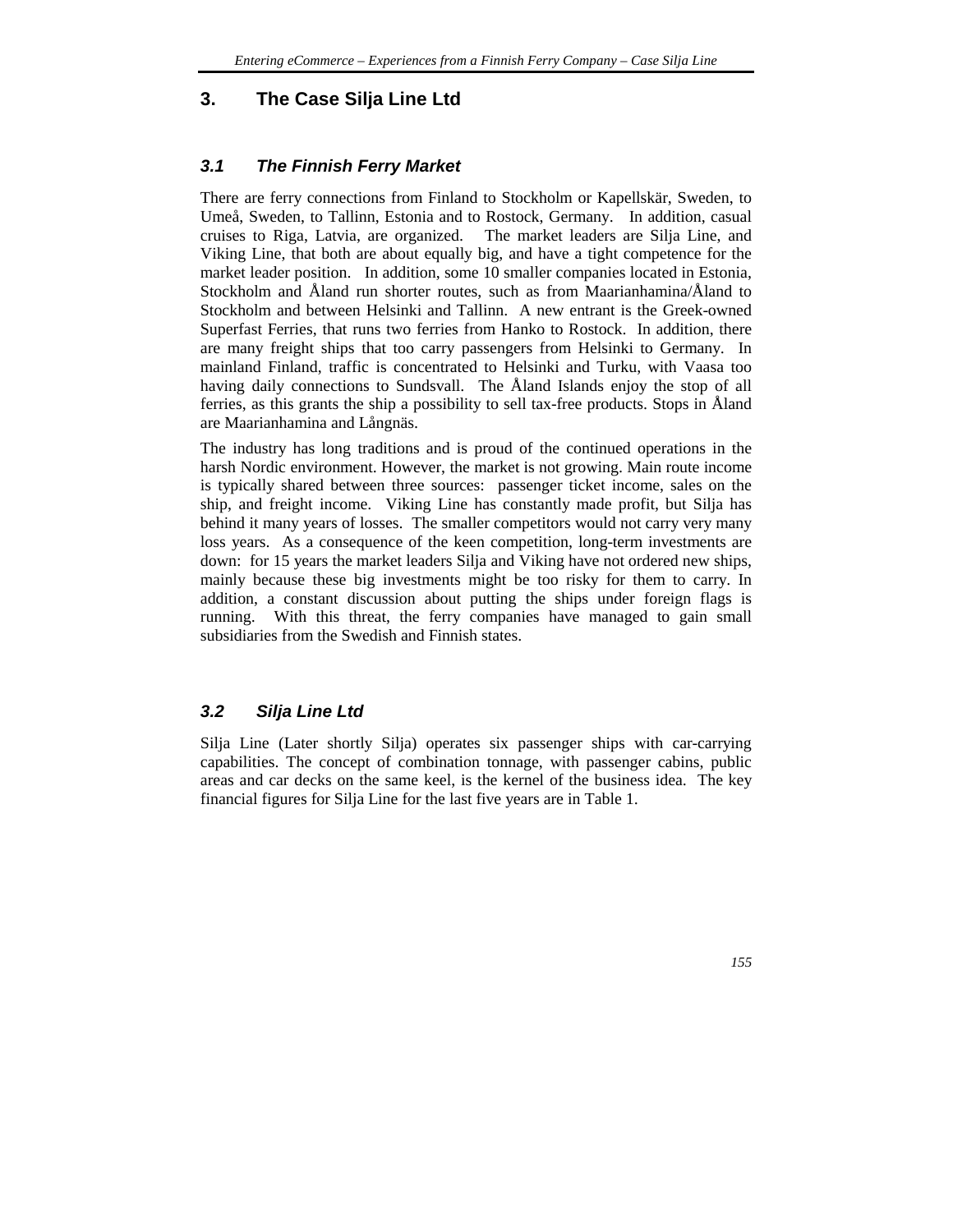| <b>INCOME STATEMENT, EUR m</b>                                 |        |               |          |          |              |  |
|----------------------------------------------------------------|--------|---------------|----------|----------|--------------|--|
|                                                                | 2000   | 1999          | 1998     | 1997     | 1996         |  |
| Gross revenues                                                 | 526    | 540           | 593      | 605      | 669          |  |
| Net revenues                                                   | 503    | 518           | 569      | 580      | 636          |  |
| Depreciation                                                   | $-37$  | -44           | -48      | $-45$    | -47          |  |
| Non-recurring items                                            | 9      | $\mathcal{R}$ | $-59$    |          | $-14$        |  |
| Other operating costs                                          | $-451$ | -434          | $-482$   | $-513$   | $-557$       |  |
| Operating result                                               | 23     | 43            | $-20$    | 22       | 18           |  |
| Net financial items                                            | $-22$  | $-26$         | $-42$    | $-35$    | $-40$        |  |
| Result after net financial items                               | 1      | 17            | $-62$    | $-13$    | $-22$        |  |
| Taxes                                                          | 1      | $-1$          | $\Omega$ | $\theta$ | $\mathbf{0}$ |  |
| Result from operations before taxes and<br>non-recurring items | 8      | 14            | 3        | 13       | 8            |  |

*Table 2: Silja Line's Main Financial Indicators* 

Silja is known as a rather conservative company that keeps away from fierce price competition and aggressive marketing. Quality of service, with traveler and ship security at the first place, is a key value. Environmental issues have always been a key marketing concept for Silja. The company has a little over 3 000 employees.

In information technology, the company runs a rather traditional mode. The heart of the company is its own reservation system run on a mainframe. Each ship by itself is a complicated information technology environment. The company has a network of some 1000 PC's, which are separated to several locations. 24-hour operation is crucial both for the ships and for the reservation system. It might be said that IT in Silja suffers from a common problem: High value but low status (Avison, Cuthbertson, & Powell, 1999).

# *3.3 Silja's e-Commerce Initiative*

Silja entered electronic commerce with its on-line reservation system in August 2000. Pressures to adopt this line of operation cumulated as follows:

Silia aims to be market and quality leader. Not having an on-line reservation system threatened to become a competitive disadvantage. This became painfully evident as the main competitor Viking Line opened its on-line reservation possibility earlier. Keeping up with competitors is a popular reason to invest in IT, as already found out by (Hochstrasser & Griffiths, 1991):" *An almost equal number of companies, 15%, feels comfortable with aiming at the same levels of investment as their rivals. The rational behind*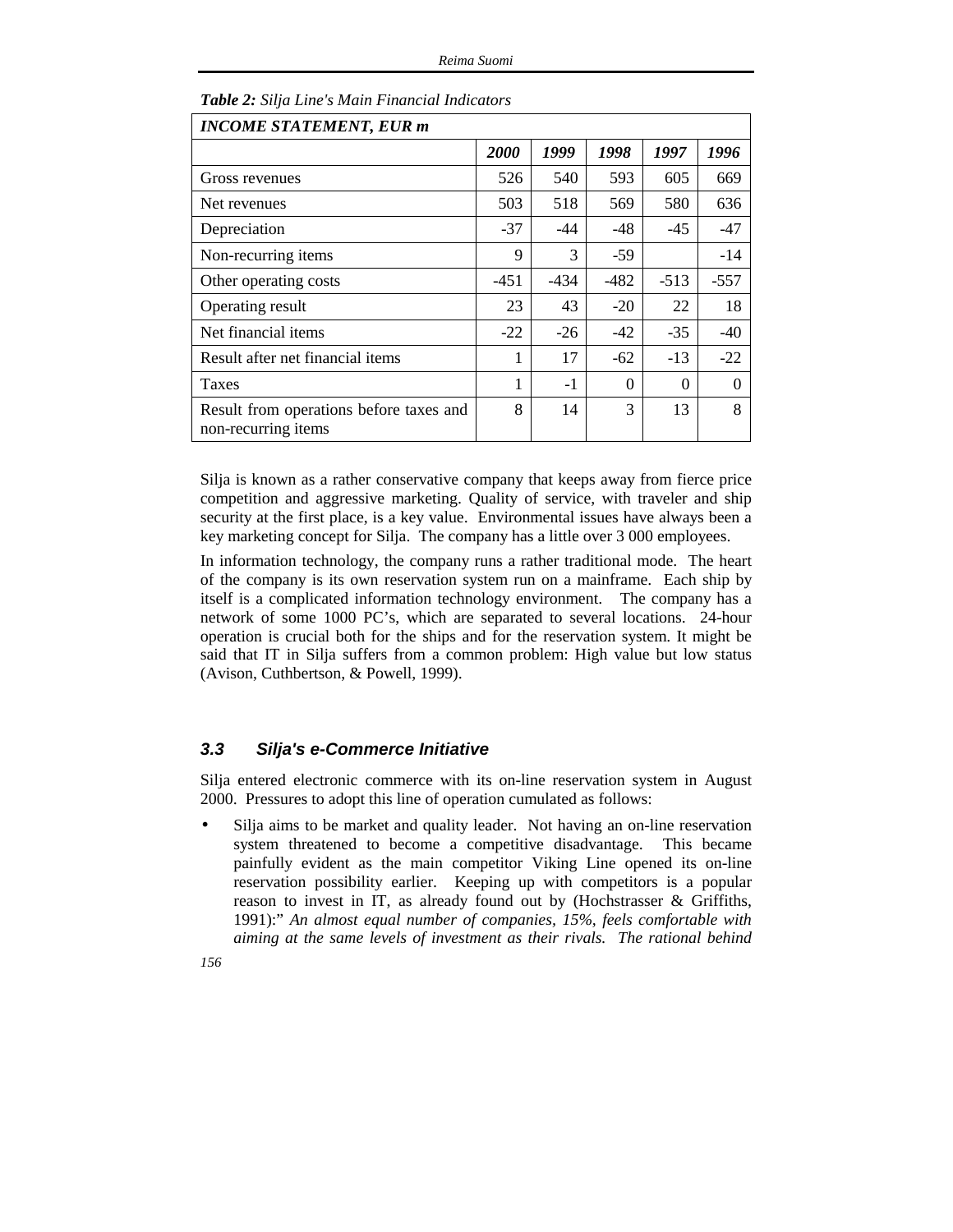*this approach is placed on the belief that in uncertain situatiosn, the safest way is to follow the majority."*

- Silja has actively participated in the development of many travel-related concepts in Finland. Not showing own activities too in the basic business would become a burden for the credibility of the company.
- The main own distribution channel, call-center based telephone service is heavy loaded. Solutions to off-load burden from there would be needed. This is well in line with traditional IT knowledge: "*Seldom does IT reduce costs. Its main value lies in that it change and organization's cost configuration, so that the sales or production increases without increasing staff* " (Willcocks, 1994).
- Customer have found Silja's www-site. They eagerly look for new contents. Increasingly more customers too try to contact Silja and reserve traveling services through e-mail

In our discussion about the decision flow about the e-commerce initiative at Silja we discuss the following issues taken up in (Kalakota & Whinston, 1996):

- Advertising and segmentation
- Product display and positioning
- Brand and category management
- **Pricing**
- Promotion and Incentives
- Merchandising and inventory management
- Customer service quality
- Location analyzing and decision making
- Retail organization and human resource management
- Financial dimensions of managing operations

# Advertising and segmentation

The first phase of the project delivered a reservation interface just for the regular customers. The idea was to test the services with a smaller group, and give the regular customers a feeling of privileges. In April 2001 the storefront was opened for all customers.

Silja decided to take a rather low profile in the marketing of the new storefront: the only marketing was in the journal targeted for regular customers, with just a short notification of the new possibility. Should the application not work would there not be too much negative publicity. Further, e-commerce should not by any means to lead to price erosion, which might be the expectation of some customers.

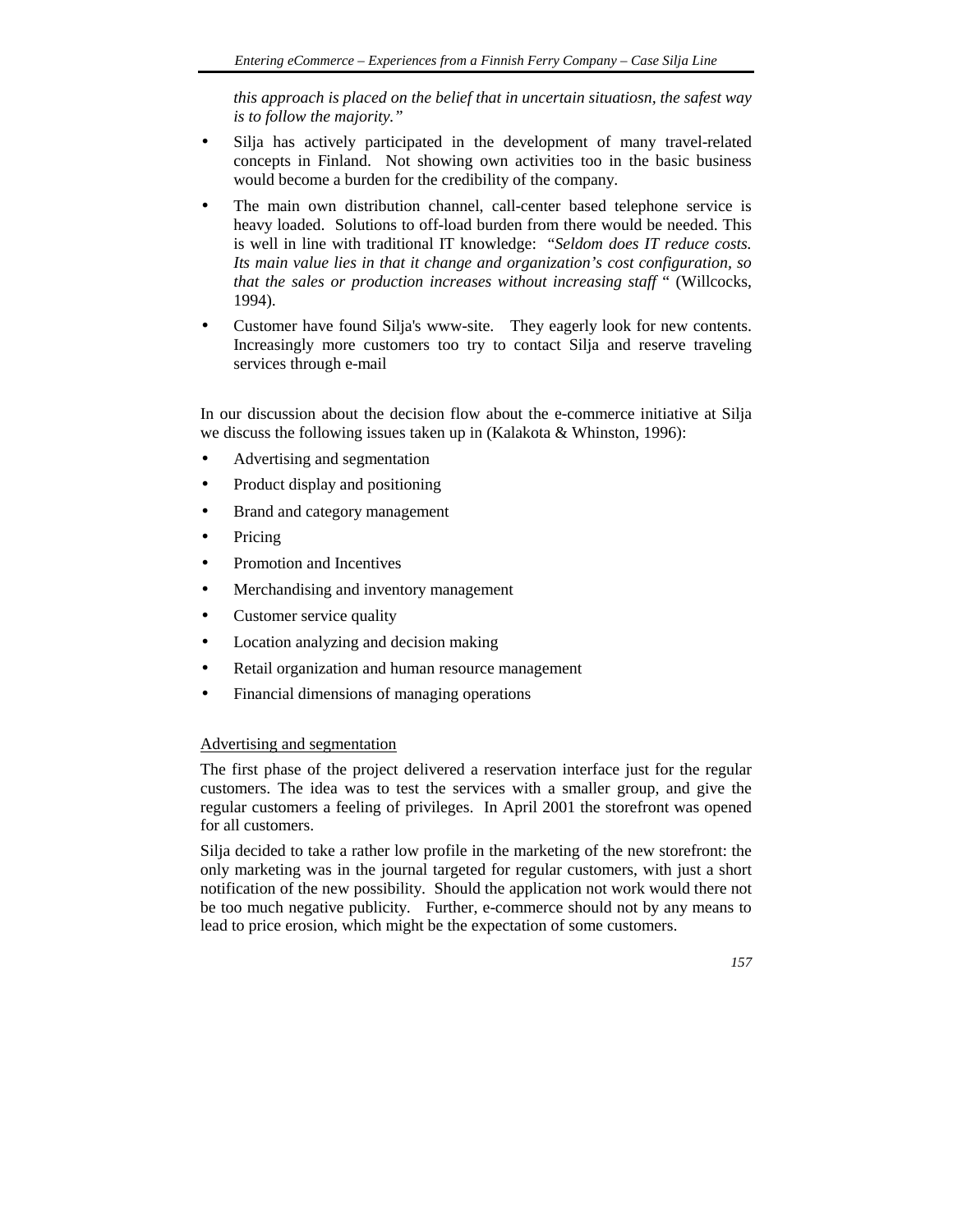A key to Silja's profitability is price segmentation. Customers in Sweden, Finland, Estonia and Germany have to pay different prices. Setting up national storefronts for Sweden and Finland accounted for a lot of work and thinking, as through Internet the customers can naturally visit different sites as opposed to call-center operations.

#### Product display and positioning

The first products to be taken with were cruises. This was because they are simple: the product packages were already there. Individual journeys are a more complicated issue: the variety of travelling options as it comes to cabin category, timing of the journey, bringing with a car etc. is much bigger. However, for example (Christensen & Tedlow, 2000) point out that the winners in electronic commerce will be those that will be able to add even more complicated products to the offerings of e-commerce. In the first year, the long Helsinki-Rostock journey and the short frequently run Helsinki-Tallinn and Vaasa-Umeå<sup>1</sup> journeys were excluded from the supply through electronic commerce. Through the on-line reservation system, groups up to 10 persons can have reserved their journeys.

## *3.4 Brand and Category Management*

The original conception was, that Silja's brand is strong enough to carry the service forward. So the major channel to the services would be the www-address www.silja.fi/se/dk/ee. No extra effort was taken to introduce the service to any portals or virtual malls. A lot of effort was put to the user interface design, so that the Silja brand would be visible too in the electronic storefront (colors, company symbols, ships, etc.). However, for the new electronic reservation system, no specific name was introduced.

# Pricing

Silja started with a low-profile pricing strategy. As opposed to the major competitor Viking, the electronic storefront would not offer any last-minute bookings with reduced rates. All the prices should be the same as in other marketing channels. In Autumn 2001, special offers were anyway added to the www-storefront, and the number of reservations through that channel grew.

#### Promotion and Incentives

As said, promotion of the new electronic storefront was next to minimal. At the beginning, no especial incentives were given to the reservations made through the www-site. Later however, usage amounts could be increased through offering somewhat cheaper selected trips just through the electronic storefront.

l

<sup>&</sup>lt;sup>1</sup> Shortly thereafter the whole route was sold to a new starting company

*<sup>158</sup>*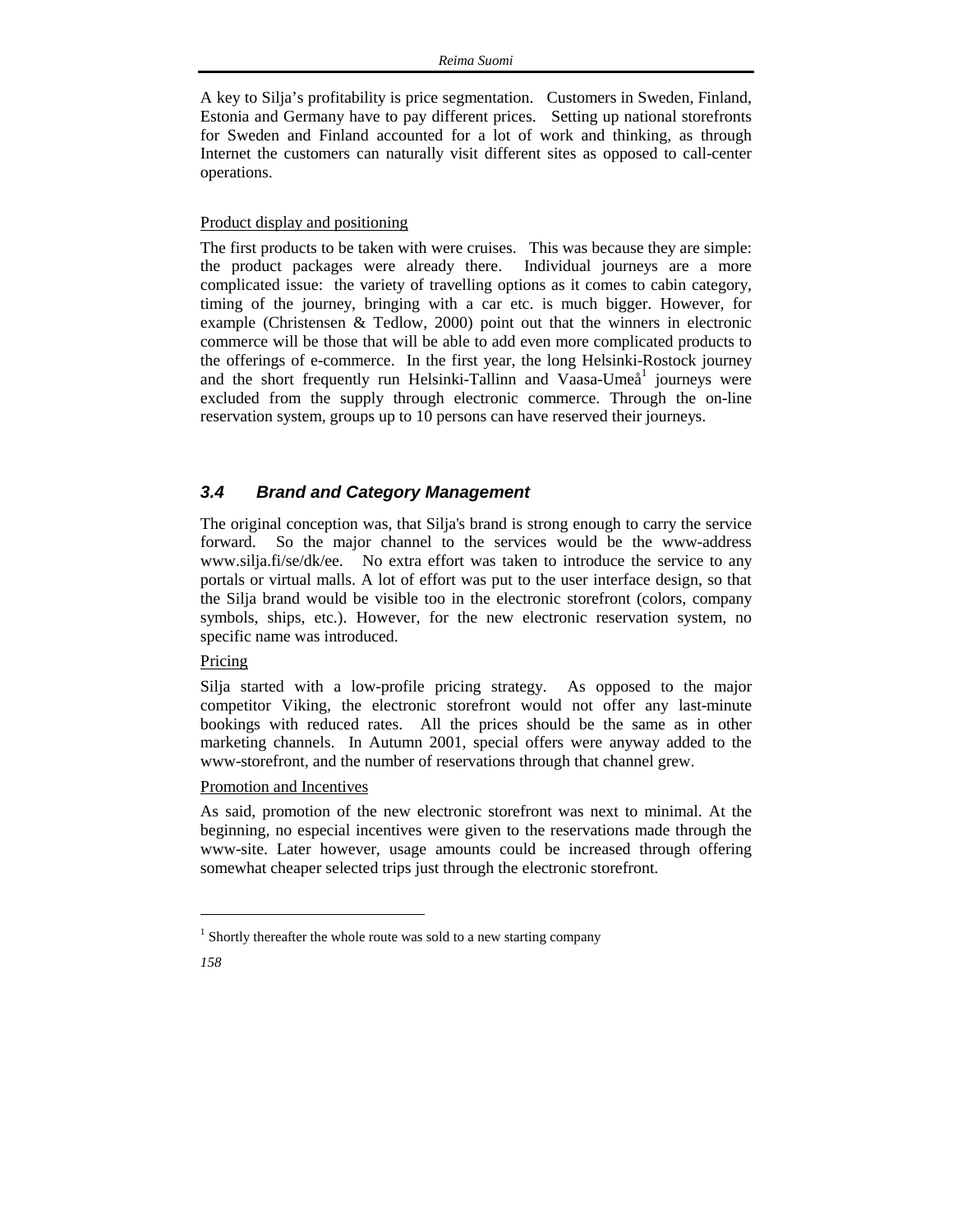#### Merchandising and inventory management

As we speak of travel products, no physical inventory for the merchandise is needed. Very precise book-keeping is anyway needed. The electronic storefront is directly connected to the main reservation system of the company at the mainframe. This interface was made long before the system in other ways started to gain shape. Some additional services that would be highly demanded, for example table reservations to the ship restaurants, can however not be handled through the current system.

#### Customer service quality

Silja has invested quite a lot to the usability of the www-reservation system. Should the customers have problems, they can always then approach Silja by other means, for example through all travel bureaus in Finland and Sweden and through an extensive call center.

## Location analyzing and decision making

Location management is no major problem for travel services. However, Silja operates a multi-country multi-language environment. The basic solution was that in Finland services through the www-interface are sold just in Finnish language, and the cruises should start from Finland, and in Sweden, services are just sold in Swedish language, and cruises must start from Sweden. In the long run problems in maintaining this structure will however emerge, especially as Swedish is the second official language in Finland, and traditionally Silja has had a lot of Swedishspeaking customers. So far no good solution to this problem has been found.

# Retail organization and human resource management

For the electronic commerce initiative, no special personnel was recruited. All performed their work on a project basis. However, together some 10 persons were deeply involved in the development of the prototype electronic storefront.

# Financial dimensions of managing operations

No especial project account and budget was established to the building of the online reservation system. The costs were included to the daily operating costs of information processing unit, which seems to be the way Silja usually tends to operate. With this structure, it was easier to get political acceptance to the project in the organization, that is cost sensitive, and where many projects wait for their fulfillment. For example, investment on an on-line -reservation system would be at a competitive disadvantage when directly opposed to an investment say on ship safety. In the same line of operations, the system carries no fee to its users: no commissions are collected from any unit to maintain the system.

# *3.5 Assessment of Success*

After about one year of operation, some 2-4% of reservations happen through the www-service. With good offerings, top periods have emerged with a share of some

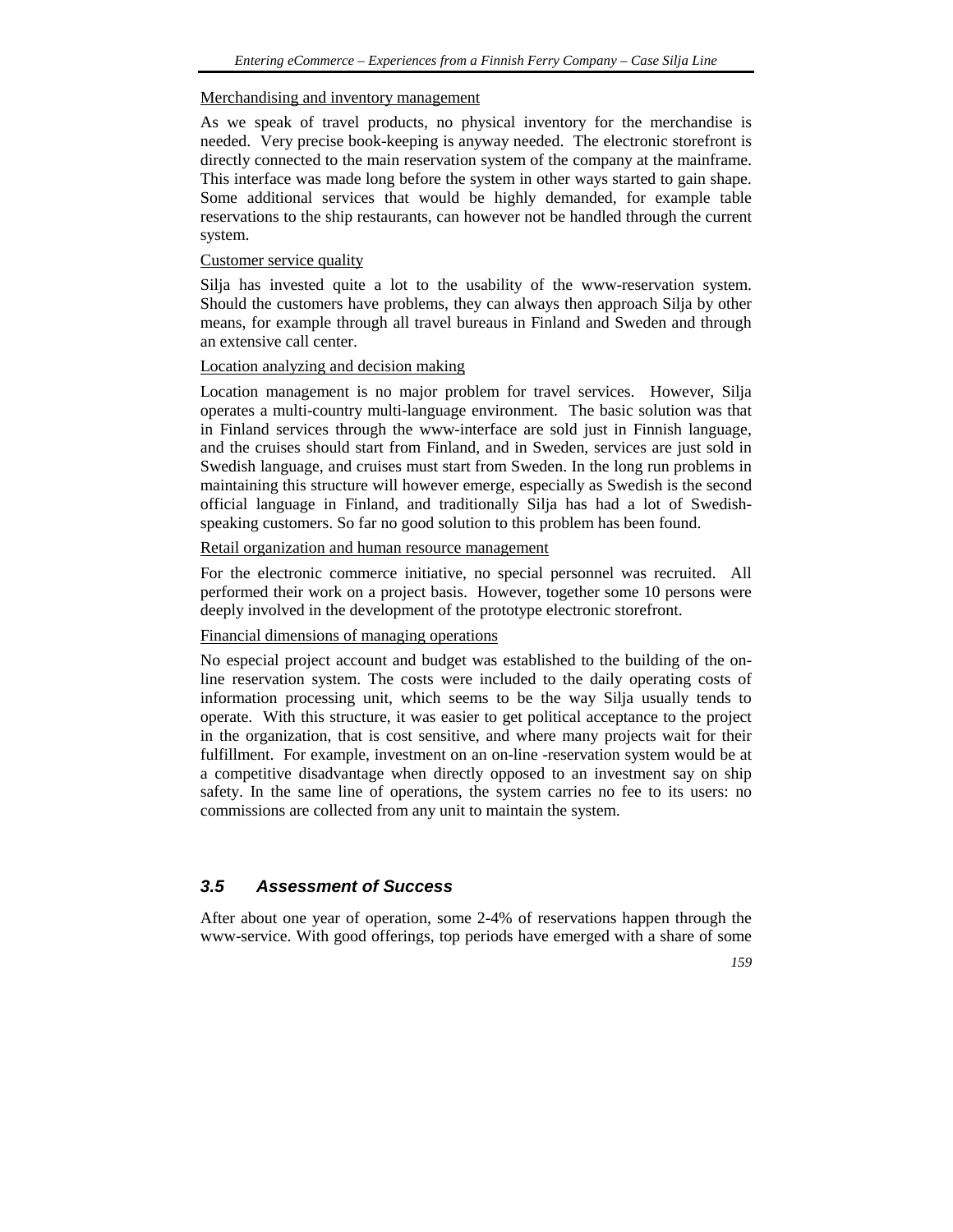8%. Yearly, some 5,5 million passengers are carried, and some 310 000 passenger cars utilize the ferries. However, one reservation usually contains a large number of passengers and services.

The rate could be higher, but this usage frequency already shows that the sales channel is functioning, and that at least a small group of customers has found the www-channel. Most probably, the site has not brought many new customers to Silja, but has unloaded other stressed channels, especially the busy telephone call center. Fortunately, Silja's position is so strong that the feared channel conflict of distribution (dissatisfied sales agents) has not realized itself very strongly.

Maybe most importantly, building of the www-based reservation system has had an effect on the total conception of sales. Integration and co-operation of the marketing management, IT-department and the call center has intensified. For example, simultaneously with the introduction of the www-based reservation system, the whole regular customer program was renewed, and the major change was an introduction of three levels of regular customers, as usual for example in the airline industry. However, these two projects were run independent of each other.

As the market leader, Silja has shown its capability to master new medias like the Internet. In assessments of some Finnish trade journals, Silja's www-reservation system has got good assessments.

# **4. Lessons Learned**

We now return to the literature list of important issues for e-commerce, and reflect on the Silja case based on them.

#### Offer complete product packages for sale

Silja started with uncomplicated cruise products, but has since then broadened the scope of offered products. Unfortunately, still the most complicated (and profitable) travel arrangements seem unsuitable for the e-commerce. Neither has Silja expanded product offerings to other areas than its basic products.

#### Build customer trust

Silja believes that its respected brand name in the Nordic countries is enough to build customer trust. Silja has decided not to sell customer information further to anyone.

#### Build a user community

Within Silja's site, there are especial sites for kids (Pikku Kippari) and teenagers (Plankton Club) with some interactive capabilities. However, internet is not yet fully utilized to build a user community.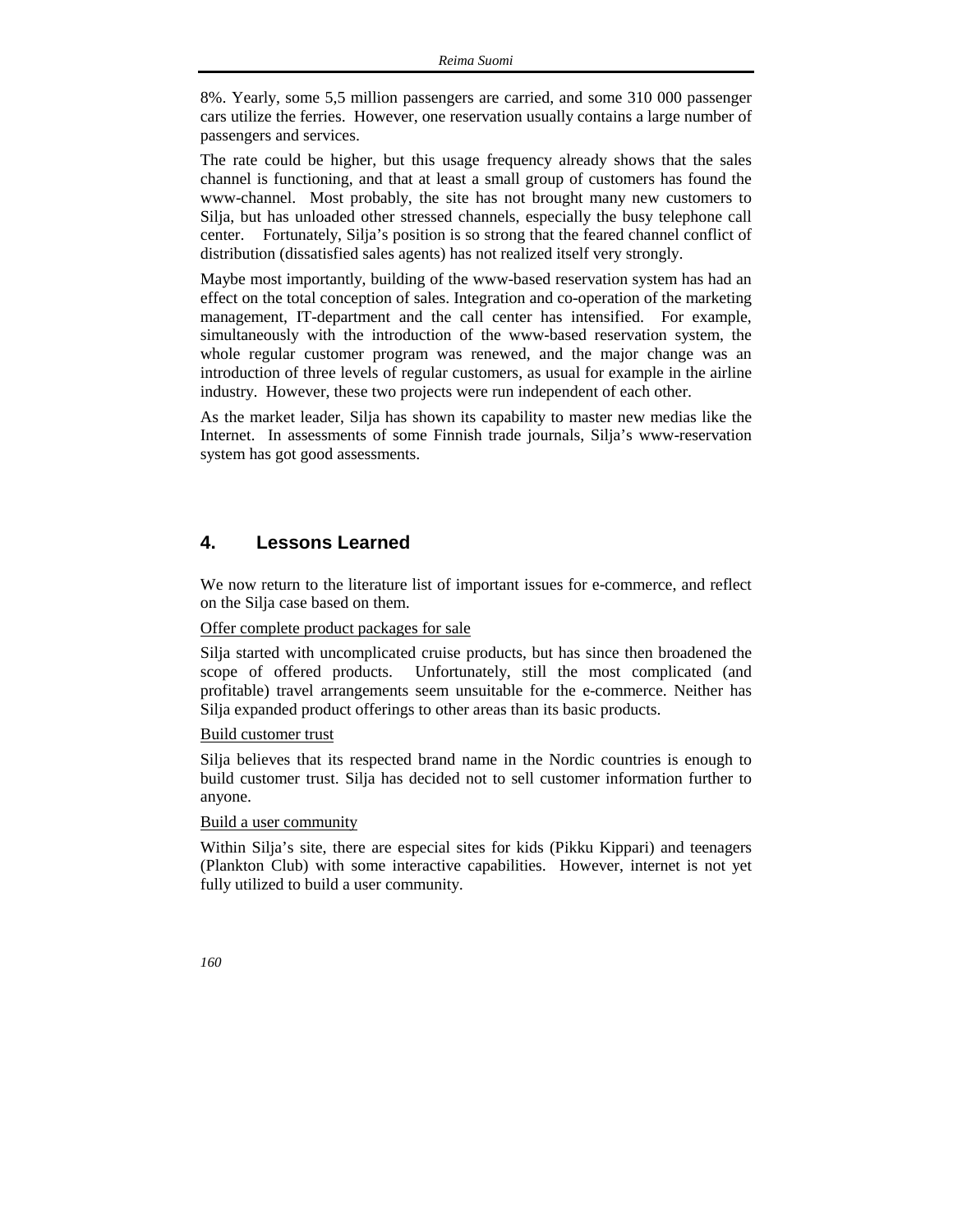#### Provide contact points

Silja's competitive advantage is that it is a well known branc and brick-and-mortar company in many Finnish and Swedish cities. Telephone services are many and easy to access (toll-free numbers). The customers should have no fear if something goes wrong with internet-contacting.

# Keep the customer alert and informed

Silja will send reservation confirmation both through e-mail and traditional mail. However, no other contact will exist between the paid registration and start of the journey.

## Update the site constantly

Silja's www-page is rich in contents and is updated all the time. For layout reasons, an external marketing agency is used. Especially during the last half a year update frequency has been increased.

# Appreciate customer loyalty

Silja has an extensive regular customer program. It is however insensitive to he method through which the customer reserves his/her travel. As price reductions have been added to the www-site reservations, the channel has won on the number of made reservations.

# Focus on user interface design

Silja's www-sites are maintained by a marketing agency in order to make a professional and coherent appearance. The reservation system user interface has gained applause from Finnish trade journals. Silja pays especial attention not to load the pages with too much information and to keep the layout spacious, so as should a day on the sea be.

#### Establish security

Again, Silja believes that its brand name will secure the users of the security of the site. No especially sensitive data about the customers is either stored or demanded. All payment arrangements run through standard user interfaces offered by the Finnish or Swedish banks. No tamper-proof security against false reservations can be established, but so far these have been no problem, especially as the journey must be paid in advance in order to keep the reservation in order.

#### Establish entry point to your site

Silja has been rather passive in participating in different kinds of portals. Again, the idea is that people looking for a ferry trip will recognize the site www.silja.fi/se/dk/ee without trouble. In Germany, the www.silja.de is reserved for other use, and the company uses the site www.silja-line.de.

To sum our discussion, Silja Line has decided to run a low-cost, low-profile strategy with its introduction of on-line reservation system. The advantages of this kind of proceeding have been:

Slow, secure process without major drawbacks or failures: risk avoidance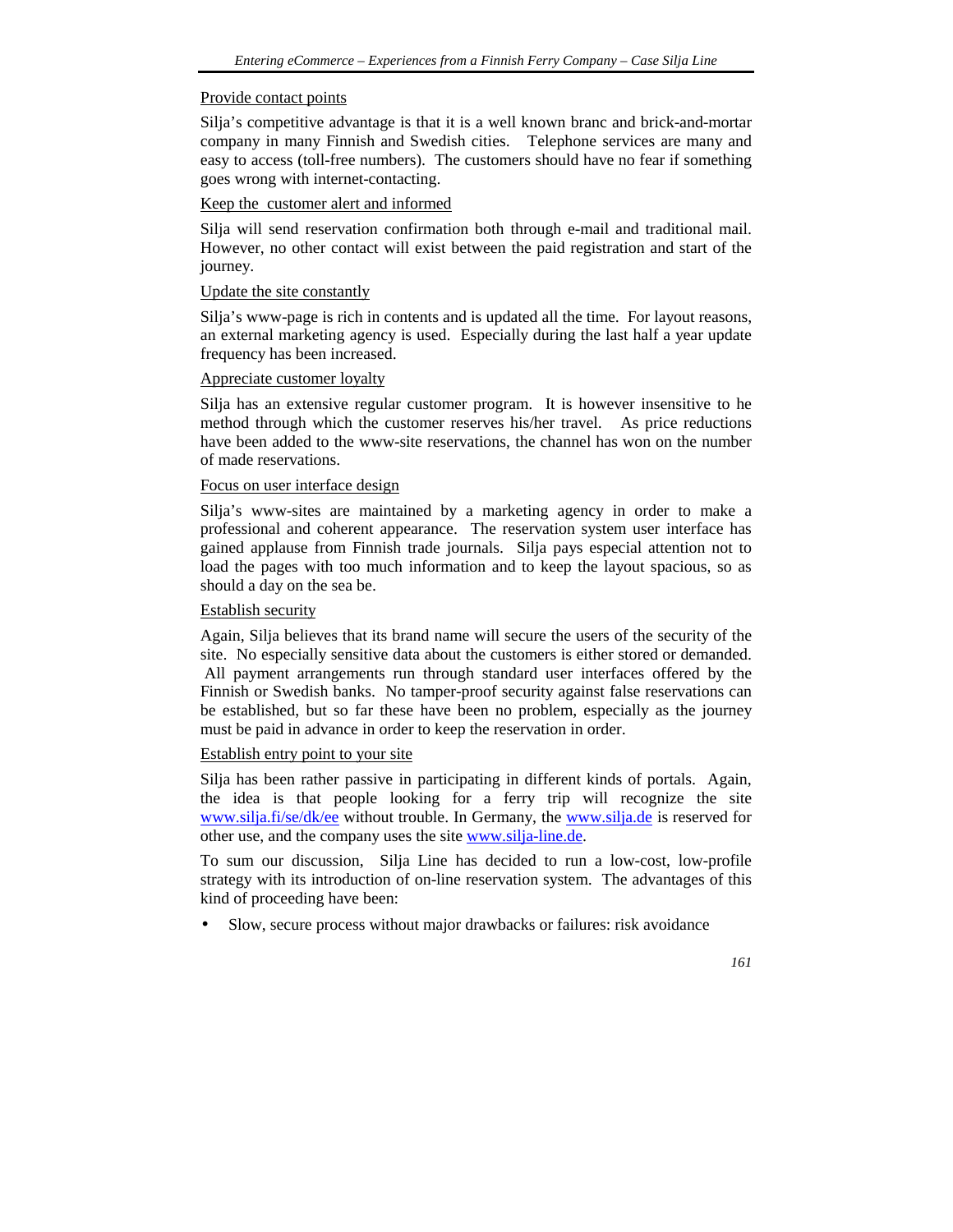- Moderate investment
- Little disturbance to other existing business models and delivery channels, low channel conflict
- Avoidance of price competition on the net
- Moderate burden to the personnel.

The selected line of proceeding has of course not been without disadvantages too:

- No decisive relief for the stressed call center
- No major changes in market share
- No major image or brand benefits.

Much of literature on electronic commerce is targeted at dotcom. –enterprises, that are first at the early stages of business. Issues and priorities for them are different than for established companies like Silja. Trust, security and a wide variety of contact points to the company are natural characteristics of a company like Silja. Neither does the company look for fast profits and speedy business growth, but is rather satisfied with maintaining the current business positions.

# **5. Conclusions**

As reflected againts the theory, our article comes to some conclusions. They are discussed below and summarized in Table 3.

## *Table 3: Main Conclusions of the Article*

- Good to start with simple product structures
- For a strong brand portals etc. of less use
- Channel conflict not so important
- Multinational sites hard to maintain
- E-commerce a major possibility for product and process redesign
- E-commerce can prosper too in the hands of the IT-department
- A careful start can be recommended

In general, the academic discussion about e-commerce is well applicaple to the Silja case too. However, we might see some cues that the current discussion is targeted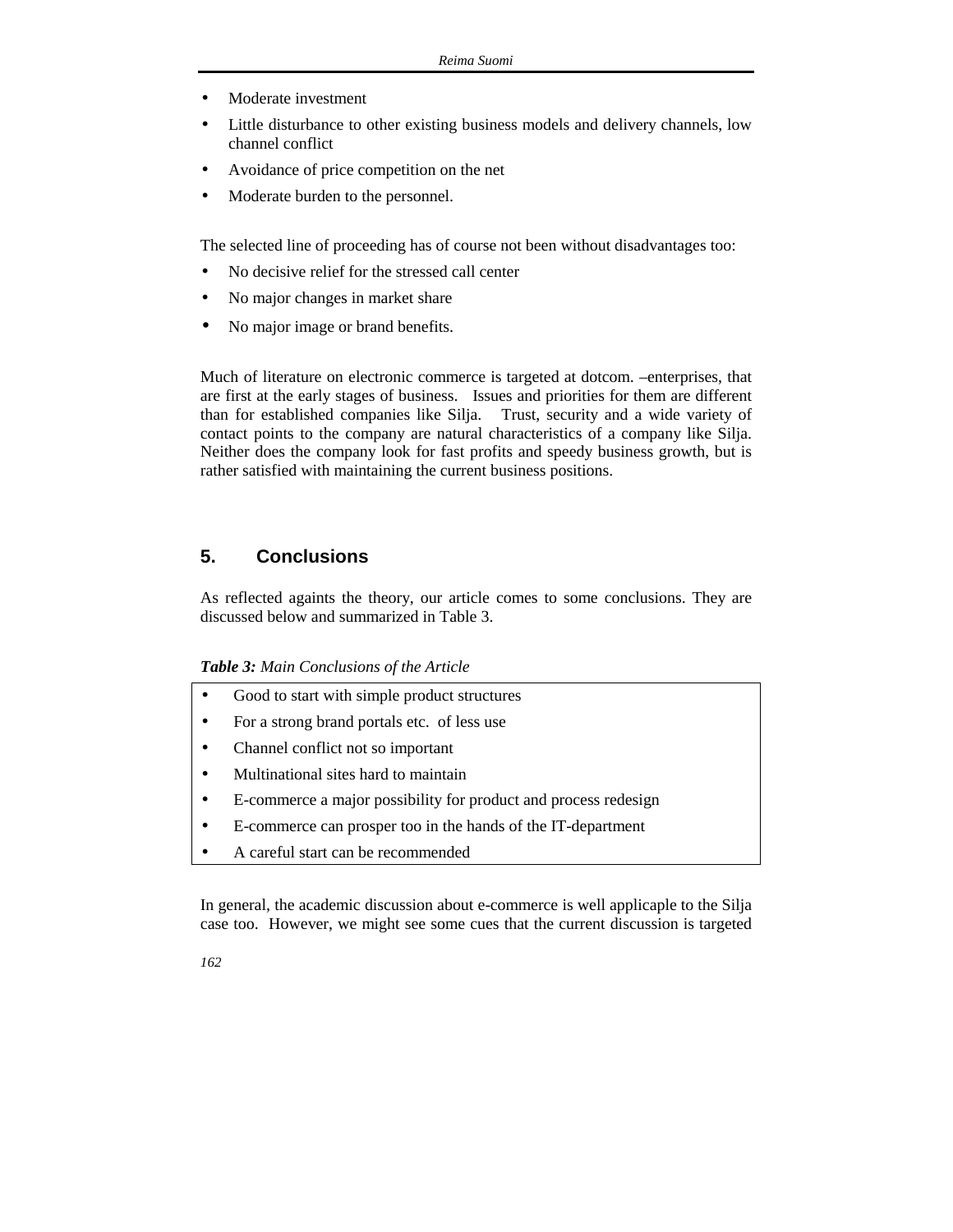toward new-start-up companies that maybe just operate on the Internet and have to fight for customer attention.

The issues in Table 1 seem important for Silja too. However, offering complete product packages is quite difficult in the travel industry, and accordingly Silja too has put just its core products to the www-site first. Maybe the most complex products will not be included for a long time, not to speak of supplementing services offered by others. It might not be a bad idea to get customers accustomed to e-commerce first through simple products.

Another issue of less importance for a company like Silja is that of establishing entry points to the www-site. A strong brand can just build www-sites with its own name, and usually customers can find the service. No complicated networking to portals and other sites is absolutely needed, even though that can too be beneficial to collect occasional customers. Continuity is of importance, for example the name Silja has been around since the beginning of the century.

The issue of channel conflict neither came into deep discussion in the case of Silja. The demand by customers to have on-line electronic services is so strong, and all the competitors so active in the field, that Silja just had no other possibilities, and the other marketing channels just have to accept this. A key point for Silja was a wish to relieve the pressures towards the overloaded telephone call center.

Especially in travel industry, price differences between countries are a key for profits. E-commerce is going to put hard pressures on them. This, and the operational problems of maintaining multilingual www-sites seem not discussed enough in the academic literature.

Our article however shows, that even for a conservative company like Silja, entering e-commerce can be a fillip for the whole organization. E-commerce demands fluent processes and clear product structures, and thus can start and influence processes building these. For a conservative company that seems to be stuck, entering e-commerce can be a kind of new start.

At Silja, the e-commerce initiative was very strongly driven by the IT-department. This seems to be against the conventional wisdom about IT-projects: usually they are expected to have their owners at the business units.. However, in the case of Silja this arrangement has worked in a satisfactory way. A key has been sufficient amount of resources and top management support for the IT-department to manage the issues.

In general, Silja had a careful start. For a company with established customer base and a strong brand name this is a good strategy. A company having to establish these first – or one having nothing to lose – can maybe afford faster and more aggressive moves.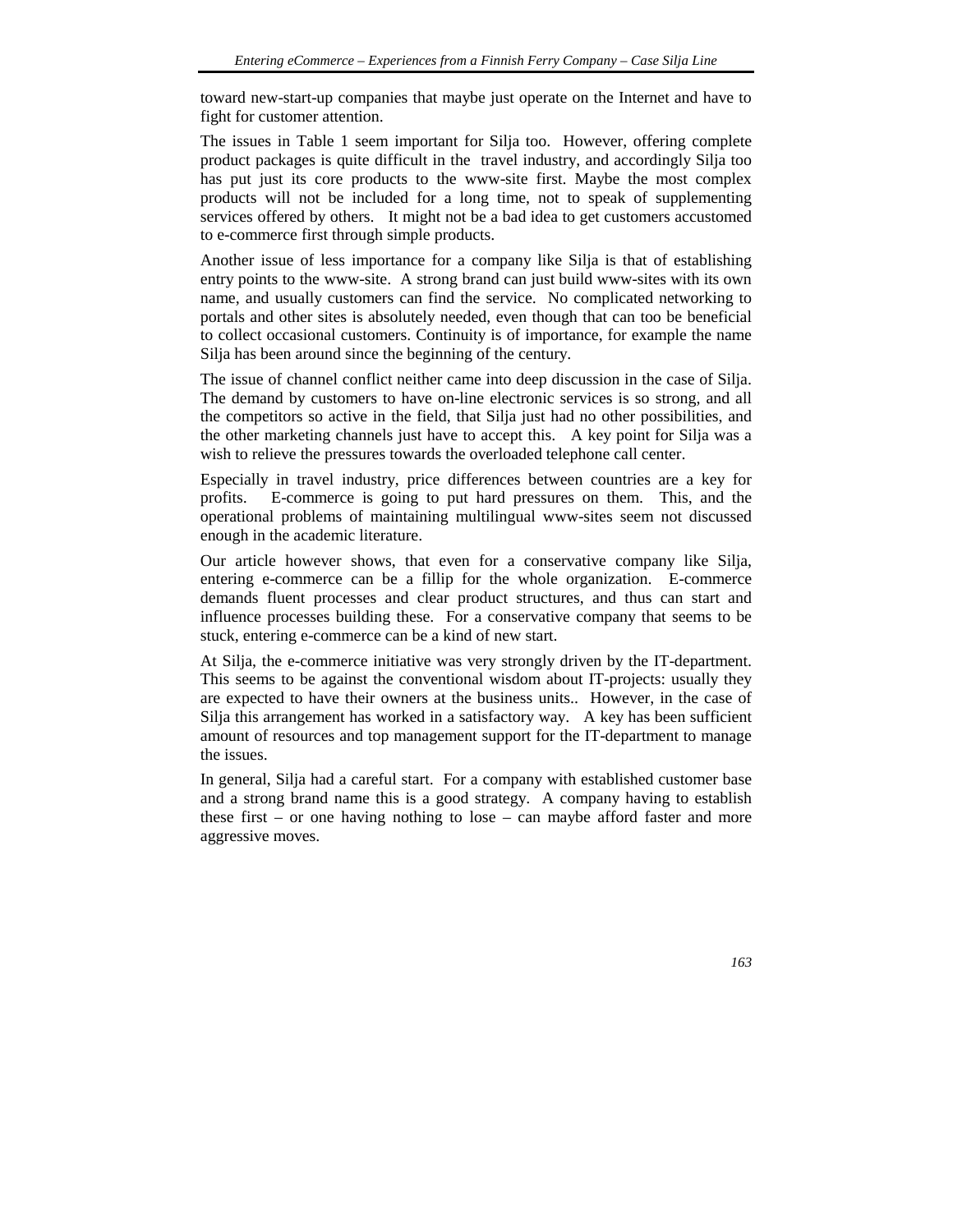# **References**

- Aaker, D. A., & Joachimsthaler, E. (2000, Summer). The brand relationship spectrum: The key to the brand architecture challenge. California Management Review, 42, 8-23.
- Andaleeb, S. S. (1996). An Experimental Investigation of Satisfaction and Commitment in Marketing Channels: The Role of Trust and Dependence. Journal of Retailing, 96(1), 77-93.
- Atkins, M. H. (1998). The role of appropriability in sustaining competitive advantage - an electronic auction system case study. Journal of Strategic Information Systems, 7(2), 131-152.
- Avison, D. E., Cuthbertson, C. H., & Powell, P. (1999). The paradox of information systems: strategic value and low status. Journal of Strategic Information Systems, 8, 419-455.
- Bakos, Y. (1998). The Emerging Role of Electronic Marketplaces on the Internet. Communications of the ACM, 41(8), 35-42.
- Carr, N. G. (2000). Hypermediation: Commerce as Clickstream. Harvard Business Review(January-February), 46-47.
- Christensen, C. M., & Tedlow, R. S. (2000). Patterns of Disruption in Retailing. Harvard Business Review(January-February), 42-45.
- Cordell, V. V. (1994). Information exchange and the diffusion of computer based information technologies in U.S. and Japanese distribution channels. Journal of Euromarketing, 3(3,4), 161-175.
- Dennett, C., Ineson, E. M., Stone, G. J., & Colgate, M. (2000). Pre-bookable services in the chartered airline industry: Increasing satisfaction through differentiation. The Service Industries Journal, 20(2), 82-94.
- Friedman, B., Kahn, P. H. J., & Howe, D. C. (2000). Trust Online. Communications of the ACM, 43(12), 34-40.
- Grover, V., & Ramanlal, P. (1999). Six myths of information and markets: information technology networks, electronic commerce, and the battle for consumer surplus. MIS Quarterly, 23(4), 465-495.
- Grover, V., & Yeng, J. T. C. (2001). E-commerce and the information market. Communications of the ACM, 44(4), 79-86.
- Hochstrasser, B., & Griffiths, C. (1991). Controlling IT Investment, Strategy and Management. London: Chapman & Hall.
- Huang, M.-H. (2000). Information load: its relationship to online exploratory and shopping behaviour. International Journal of Information Management, 20, 337-347.
- Hult, M., & Lennung, S.-Å. (1980). Towards a definition of action research: A note and bibliography. Journal of Management Studies, 17, 241-250.
- *164*